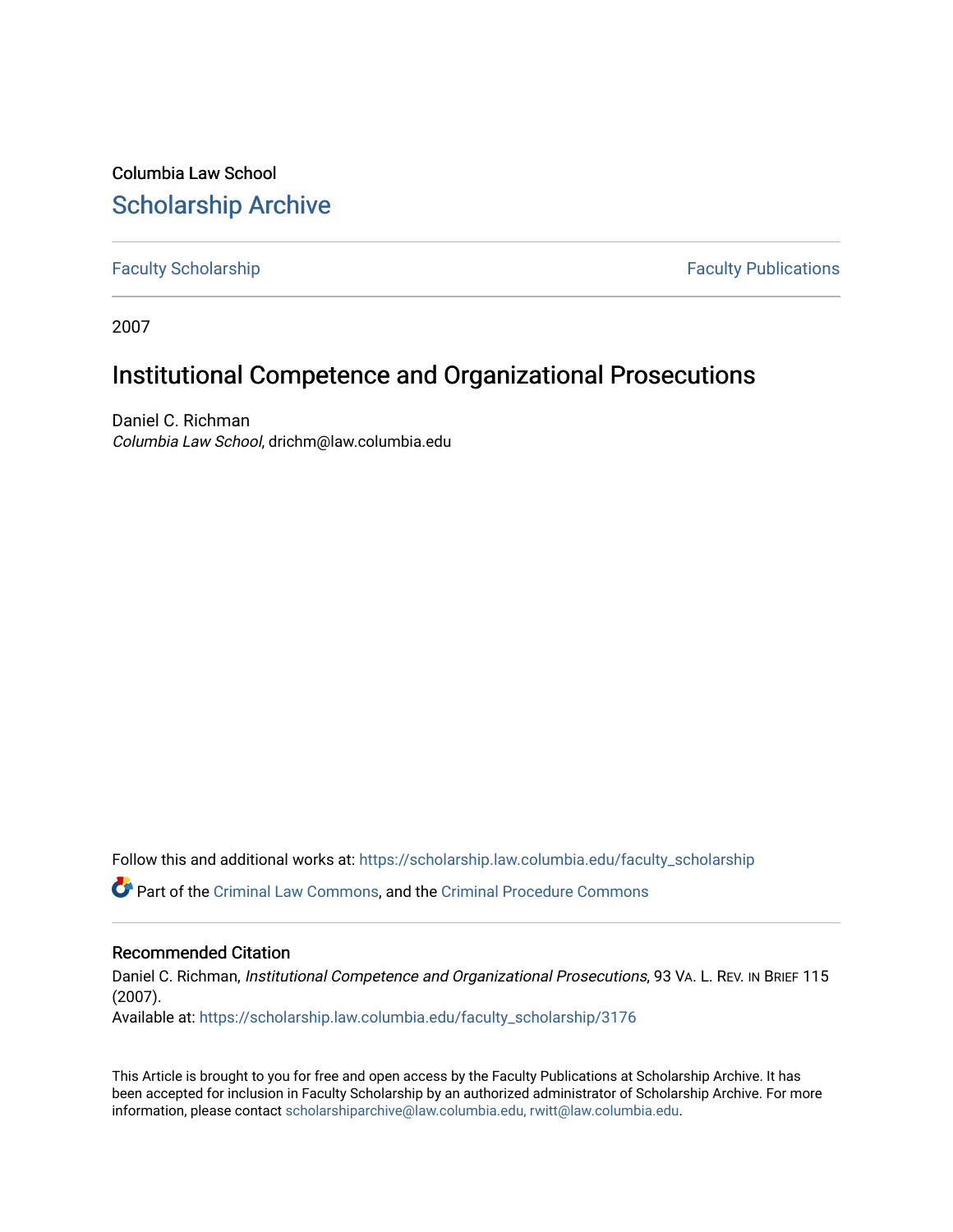# VIRGINIA LAW REVIEW *IN BRIEF*

VOLUME 93 JUNE 18, 2007 PAGES 115-120

## *RESPONSE*

### INSTITUTIONAL COMPETENCE AND ORGANIZATIONAL PROSECUTIONS

*Daniel Richman\**

HE business pages regularly provide graphic stories about cor-THE business pages regularly provide graphic stories about corporate deferred prosecution agreements ("DPAs"). And commentators regularly fulminate about this alleged abuse of government power, quite confident (or willfully blind to the fact) that the removal of this non-nuclear option from the prosecutorial arsenal would substantially lessen the ability of prosecutors to obtain cooperation from firms and their employees. Yet this emerging practice has received all too little scholarly attention, and Professor Brandon Garrett has made an important contribution by carefully examining the available facts and creatively drawing on the structure reform literature to highlight questions it raises about legitimacy and institutional competence.<sup>1</sup>

That Garrett raises more questions than he answers merely highlights the richness of the topic he has so nicely limned. It would indeed be troubling if a decentralized corps of unelected federal prosecutors, having cut their teeth on gun and drug cases, moved into the corporate arena and used the threat of criminal prosecu-

This essay is a response to Brandon L. Garrett, Structural Reform Prosecution,  $93$ Va. L. Rev. 853 (2007).



<sup>\*</sup> Professor, Columbia Law School (as of July 1, 2007). The author also served as Assistant United States Attorney and eventually Chief Appellate Attorney in the Southern District of New York U.S. Attorney's Office between 1987 and 1992.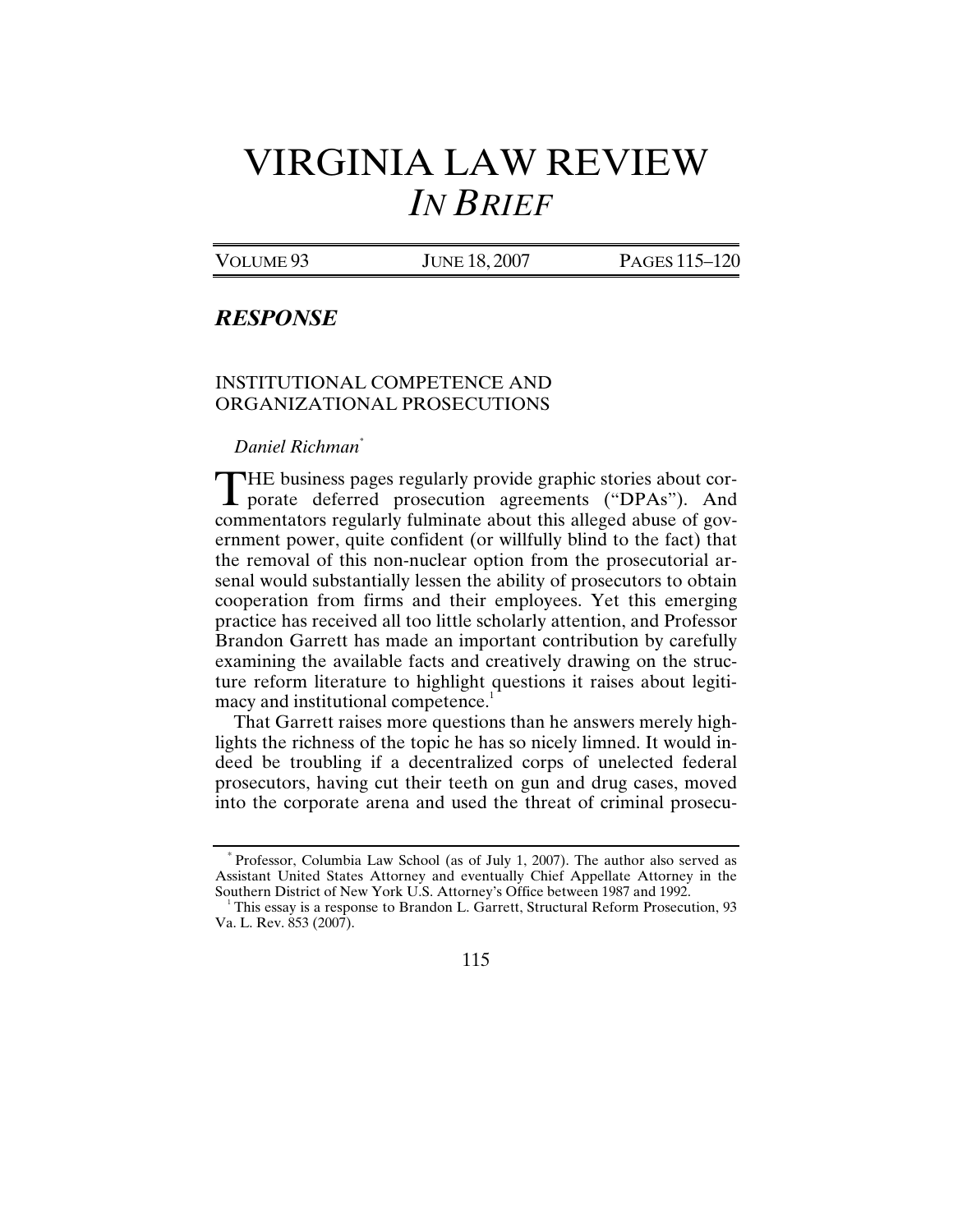tion—often tantamount to corporate execution—to fiddle with corporate structures and goals. But prosecutors rarely act alone, and are unlikely to do so in a sustained white collar investigation.<sup>2</sup> Of the DPAs Garrett studied, sixty-six percent were reached explicitly in conjunction with regulatory agencies<sup>3</sup>—with the SEC leading the pack—and that figure might substantially understate agency involvement, since an agency extensively consulted by prosecutors might go unmentioned in the formal agreement.

To what extent did regulatory agencies shape the agreements that prosecutors obtained with their assistance? Garrett's uncertainty on this point is completely understandable, since an outside observer would be hard pressed to know. But one cannot assess the institutional competence issue without such data. To be sure, finding that, say, regulatory agencies were using the strong norm of prosecutorial discretion to circumvent political or legal restraints on their own power so as to, say, extract structural concessions that they would not themselves have been able to achieve through rulemaking or adjudication, would raise questions about legitimacy and accountability. The same sort of reservations one might have about state and local criminal enforcers bringing cases to federal prosecutors as a way around their state constitutions, sentencing limitations, or intentional fiscal constraints might apply here.<sup>4</sup> For all the attention given to the supply side of the "overcriminalization" or "overfederalization" phenomenon that turns what are "really" civil cases into criminal cases and what are "really" state cases into federal cases,<sup>5</sup> little attention has been given to the demand side. On the other hand, extensive agency involvement *would* address competency concerns. And one might

<sup>&</sup>lt;sup>2</sup> See Daniel Richman, Prosecutors and Their Agents, Agents and Their Prosecutors, 103 Colum. L. Rev. 749, 767–78 (2003). 3

<sup>&</sup>lt;sup>3</sup> Garrett, supra note 1, at 896.

<sup>4</sup> See Phyllis J. Newton et al., Investigation and Prosecution of Homicide Cases in the U.S.: The Process for Federal Involvement (2006), available at http://www.ncjrs.gov/ pdffiles1/nij/grants/214753.pdf; Daniel Richman, The Past, Present, and Future of Violent Crime Federalism, 34 Crime & Just. 377, 401-02 (2006).

See John C. Coffee, Jr., Does "Unlawful" Mean "Criminal"?: Reflections on the Disappearing Tort/Crime Distinction in American Law, 71 B.U. L. Rev. 193 (1991); Stuart P. Green, Why It's a Crime to Tear the Tag Off a Mattress: Overcriminalization and the Moral Content of Regulatory Offenses, 46 Emory L.J. 1533 (1997); Erik Luna, The Overcriminalization Phenomenon, 54 Am. U. L. Rev. 703 (2005); William J. Stuntz, The Pathological Politics of Criminal Law, 100 Mich. L. Rev. 505 (2001).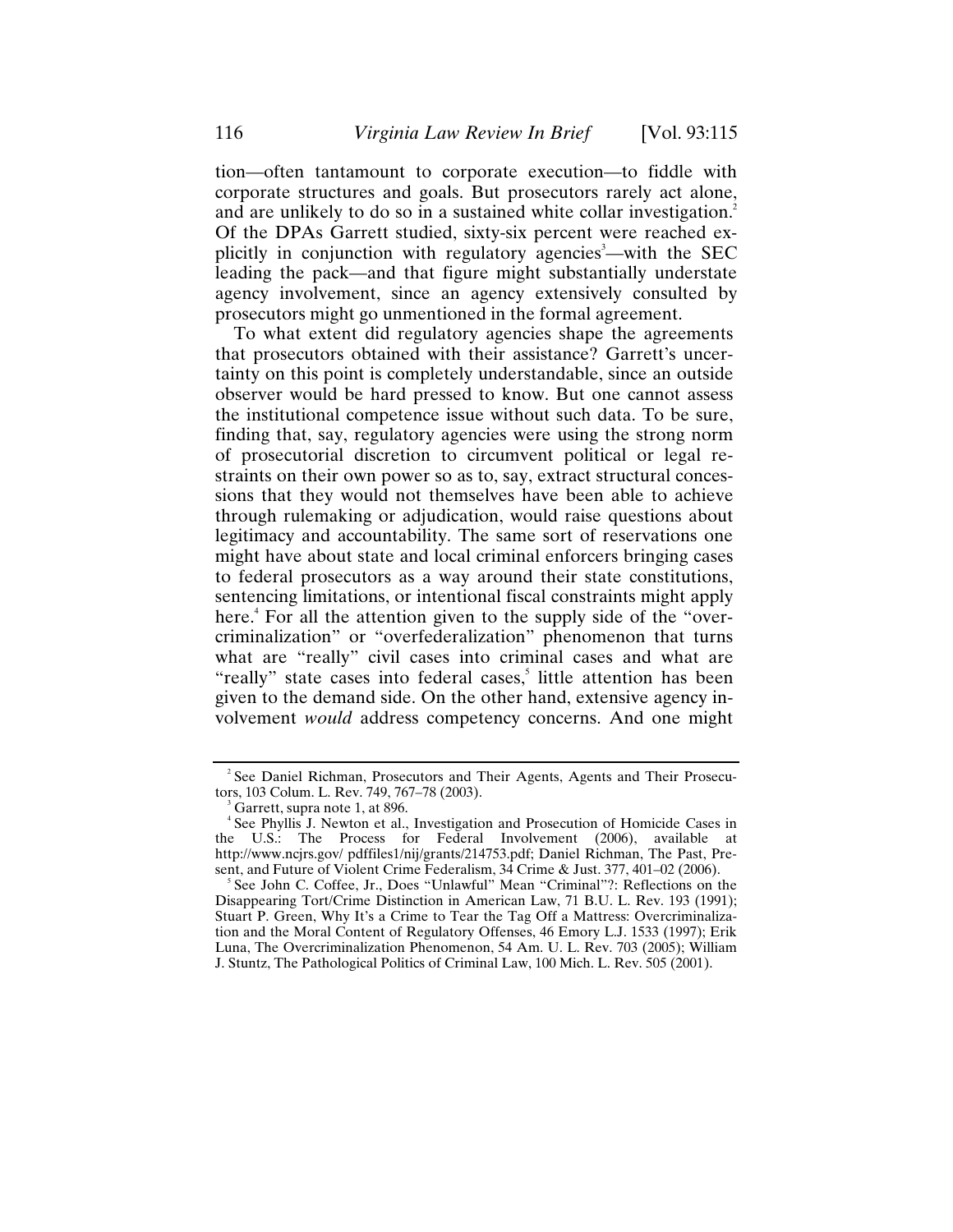even celebrate the measure of cost internalization (or is it "capture"?) that the agencies would bring to prosecutorial decisionmaking.<sup>6</sup>

A determination that DPAs did not represent a collaboration between regulators and prosecutors would return us to the competence problem, but would not itself demand the reconsideration of our deferred prosecution practices. The answer—at least in those cases arising within the remit of a regulatory agency—might instead lie in the reconsideration of the institutional design choices and legal doctrines that keep criminal prosecutions and agency enforcement activity on separate (albeit parallel) tracks.<sup>7</sup> Indeed, the New York Attorney General's Office's ability to shift seamlessly between criminal and civil tracks was critical to Eliot Spitzer's effectiveness in that office.<sup>8</sup> One need not embrace the elimination of the institutional civil/criminal divide to recognize the beneficial

Is the DOJ Politicizing the Hiring and Firing of U.S. Attorneys?: Hearing Before the S. Comm. on the Judiciary, 110th Cong. (2007) (prepared statement of the Hon. Stuart M. Gerson, Partner, Epstein Becker & Green), available at http://judiciary.senate.gov/testimony.cfm?id=2516&wit\_id=6062.

See United States v. Stringer, 408 F. Supp. 2d 1083 (D. Or. 2006) (condemning the government for improperly using an SEC investigation to gather evidence for a criminal prosecution); United States v. Scrushy, 366 F. Supp. 2d 1134 (N.D. Ala. 2006) (same).

<sup>&</sup>lt;sup>6</sup> In a recent Senate hearing, a former senior Justice Department official gave his recollection of internal discussions when, in the early 1990s, "an investigation produced substantial evidence that Salomon Brothers had misconducted itself in connection with the U.S. Treasury long bond market and that the impropriety was sponsored at the highest levels of the company":

A United States Attorney and his senior staff were highly desirous of undertaking a massive prosecution under the securities laws[,] a course of action that was not without legal merit but which also would have ended up depriving the company of most of its assets and employees and ultimately closing it down. That course had an analog in the earlier case of Drexel, Burnham. The Secretary of the Treasury, however, strongly believed that while the management of Salomon brothers had to be removed, sanctioned and replaced, an early settlement that would allow a restructured company to participate in the bond market, offering needed competition and financial stability, was greatly in the public interest. Ultimately this view prevailed, although the United States Attorney believed that his independence had been compromised.

See Brooke A. Masters, Spoiling for a Fight: The Rise of Eliot Spitzer 49–50 (2006) (noting that under New York's Martin Act, Spitzer's office "could subpoena documents, haul brokers and investment bankers in for public questioning, and, unlike his federal counterparts at the SEC and the Justice Department, he didn't have to specify up front whether he was going to seek criminal charges or file an easier-toprove civil case").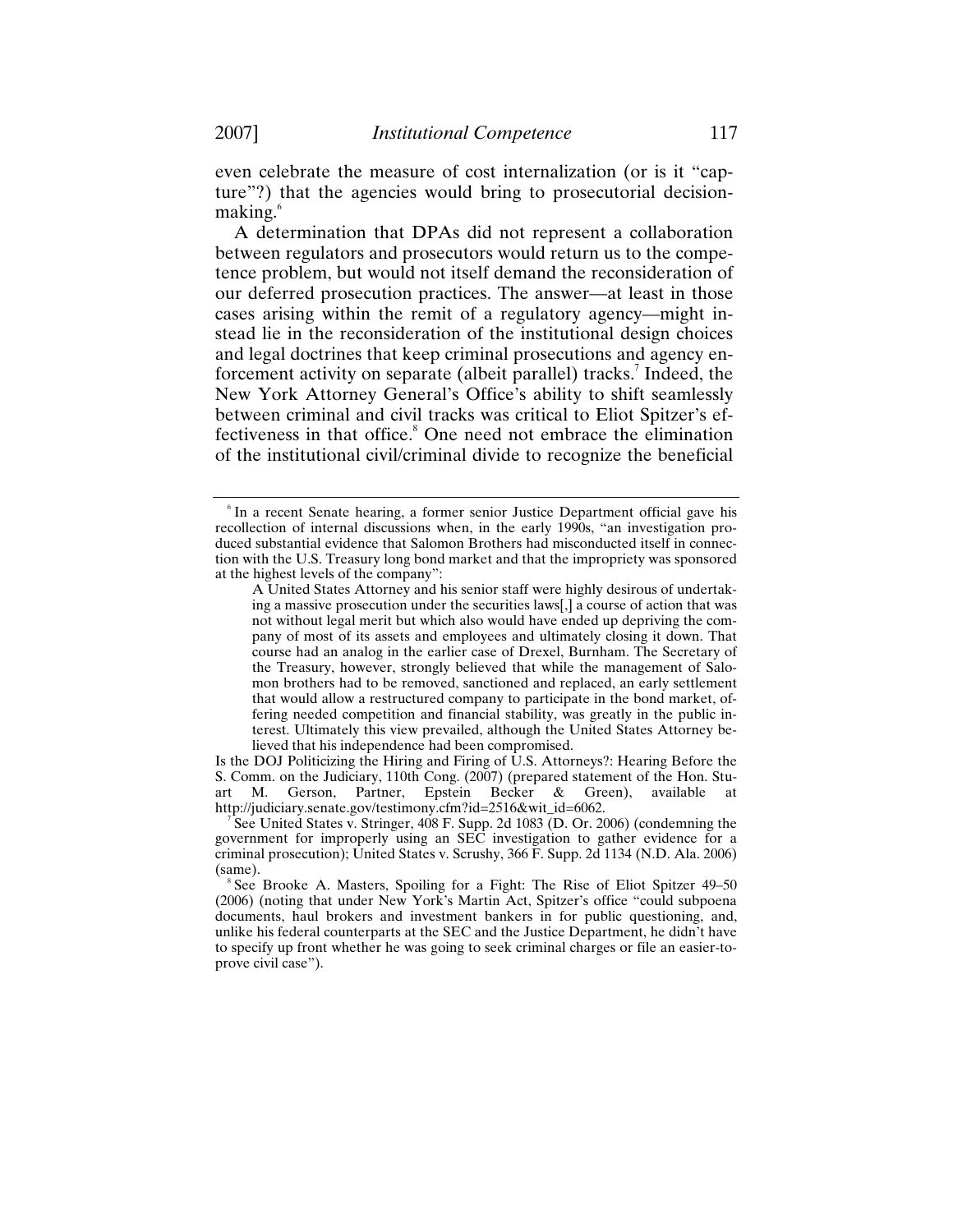effects of tinkering with this traditional (and quite defensible) separation.

Understanding the institutional arrangements underlying DPAs might make us a lot more comfortable with the doctrinal lacunae within which such agreements operate. And the regulatory gap might not be as large as Garrett suggests.<sup>9</sup> While it is true that DPAs explicitly leave the government with extraordinary discretion when it comes to judging whether an organization has complied, one would not expect prosecutors to act arbitrarily when alleging breach, at least if they would like future defendants to consider entering into such agreements. Although proof on this point is hard to come by, such reputational bonding seems to play an important role in ensuring that prosecutors do not arbitrarily renege on cooperation agreements with individuals.<sup>10</sup> It likely plays an even bigger role in corporate prosecutions (or nonprosecutions) because of the cohesiveness of the white collar defense bar. Until we get a handle on the nature and extent of this restraint, I would hold off on Garrett's proposal for legislation allowing early judicial review of prosecutorial claims of breach.

A final institutional issue involves the role that Garrett envisions Washington playing vis-à-vis U.S. Attorneys' Offices. There is some evidence that the Justice Department's commitment to white collar enforcement has been flagging in recent days. Its leaders, particularly soon-to-be former Deputy Attorney General Paul McNulty, have made a sustained (but unappreciated) effort to mollify corporate critics of Department policies.<sup>11</sup> FBI agents reportedly have been transferred from white collar to counterterrorism and other programs.<sup>12</sup> And the emerging story of U.S. Attorney fir-

<sup>9</sup> Garrett, supra note 1, at 930–31.

<sup>&</sup>lt;sup>10</sup> See Daniel Richman, Cooperating Clients, 56 Ohio St. L.J. 69, 109–10 (1995).<br><sup>11</sup> See DOJ's McNulty: Level of Waiver Requests Doesn't Justify Bill to Limit Agency Discretion, 81 Crim. L. Rep. (BNA) 86 (Apr. 25, 2007); Jessica Guynn, Feds Reduce Pressure in White-Collar Probes: Now Companies Will Often be Able to Offer Counsel, S.F. Chron., Dec. 13, 2006, at D2.

 $^{12}$  Jason McLure, White Collar Prosecutions Dropping: The Wave of White-Collar Prosecutions May Have Crested, Legal Times, July 17, 2006 ("[B]y some measures the crackdown on corporate criminals has stalled"); Paul Shukovsky et al., The FBI's Terrorism Trade-Off: Focus on National Security After 9/11 Means that the Agency has Turned its Back on Thousands of White-Collar Crimes, Seattle Post-Intelligencer, Apr. 11, 2007, at A1; but see Audit Div., U.S. Dep't of Justice, Audit Report 05-37, The External Effects of the Federal Bureau of Investigation's Reprioritization Efforts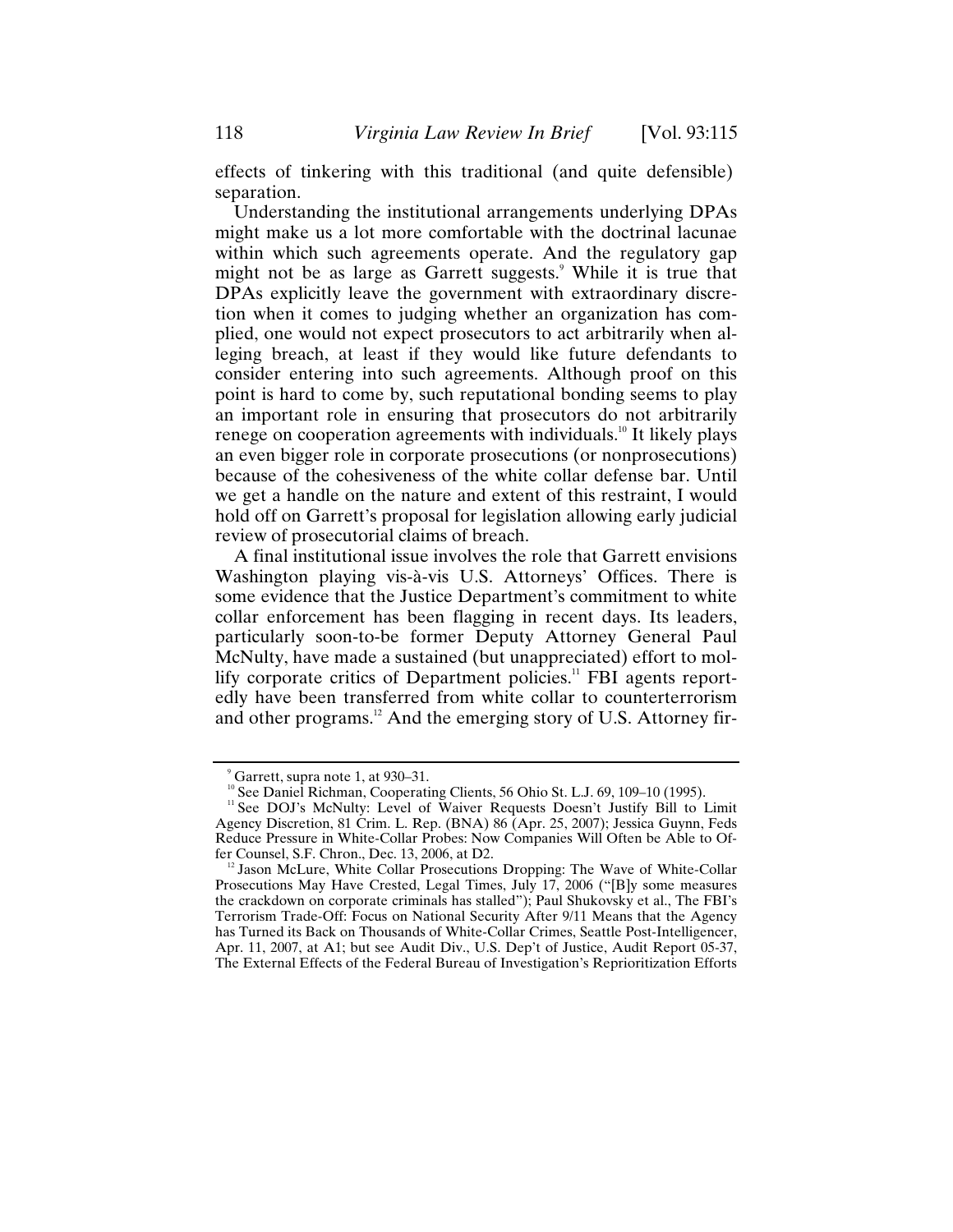ings suggest that high-ranking Department officials were far more likely to question, or punish, U.S. Attorneys for insufficient efforts in firearm, immigration, drug, and obscenity cases than for any slack in the white collar area.<sup>13</sup> With memories of Enron fading, and the political gains from a sustained commitment in corporate crime always uncertain, some variant of these developments might well have happened in any of the recent administrations. Those who prefer a fair degree of zeal in white collar enforcement should therefore think twice before counseling more centralized control over DPAs and, for that matter, corporate privilege waivers.<sup>14</sup>

I suppose that in theory, one could envision the Justice Department presiding over a lovely experimentalist regime in which the "informal exchange of information amongst independent monitors, prosecutors, regulators, and industry experts will, over time, create a narrowed set of accepted best remedial practices."15 Figuring out what "works"—that is, how to measure compliance—is not just a technical challenge here, however. It is a fundamental confounding problem in the whole area of white collar enforcement.<sup>16</sup> Should a whistleblower, victim, or other source tell us of new misconduct in a firm with what was thought to have been a rigorous (or lax) compliance regime, we will have some data. Should a trusted monitor

Privilege Waiver Problem, 57 DePaul L. Rev (forthcoming 2007), available at

<sup>53 (2005),</sup> available at http://www.usdoj.gov/oig/reports/FBI/a0537/final.pdf (noting that the "FBI designated corporate fraud as its top national priority for financial crimes and has increased the number of agents handling those matters between [fiscal years] 2000 and 2004. Case management data from the [U.S. Attorneys' Offices] also demonstrated the FBI's increased emphasis on corporate fraud matters, showing that the FBI had referred more matters to [those Offices] during [fiscal year] 2004 than it had during [] 2000.").

 $\frac{13}{3}$  See Kelly Thornton & Onell R. Soto, Lam is asked to step down; Job performance said to be behind White House firing, San Diego Union-Tribune, Jan. 12, 2007, at A1 (suggesting that San Diego U.S. Attorney was asked to resign because of her focus on white collar and public corruption cases at the expense of immigration and gun cases).<br><sup>14</sup> See Daniel Richman, Decisions About Coercion: The Corporate Attorney-Client

<sup>&</sup>lt;sup>15</sup> Garrett, supra note 1, at 935. 16 Second Year Report to the President (2004), <sup>16</sup> See Corporate Fraud Task Force, Second Year Report to the President (2004), available at http://www.usdoj.gov/dag/cftf/2nd\_yr\_fraud\_report.pdf; see also Daniel C. Richman & William J. Stuntz, Al Capone's Revenge: An Essay on the Political Economy of Pretextual Prosecution, 105 Colum. L. Rev. 583, 613–14 (2005) (discussing challenge of finding adequate performance measures for federal white collar enforcement efforts).